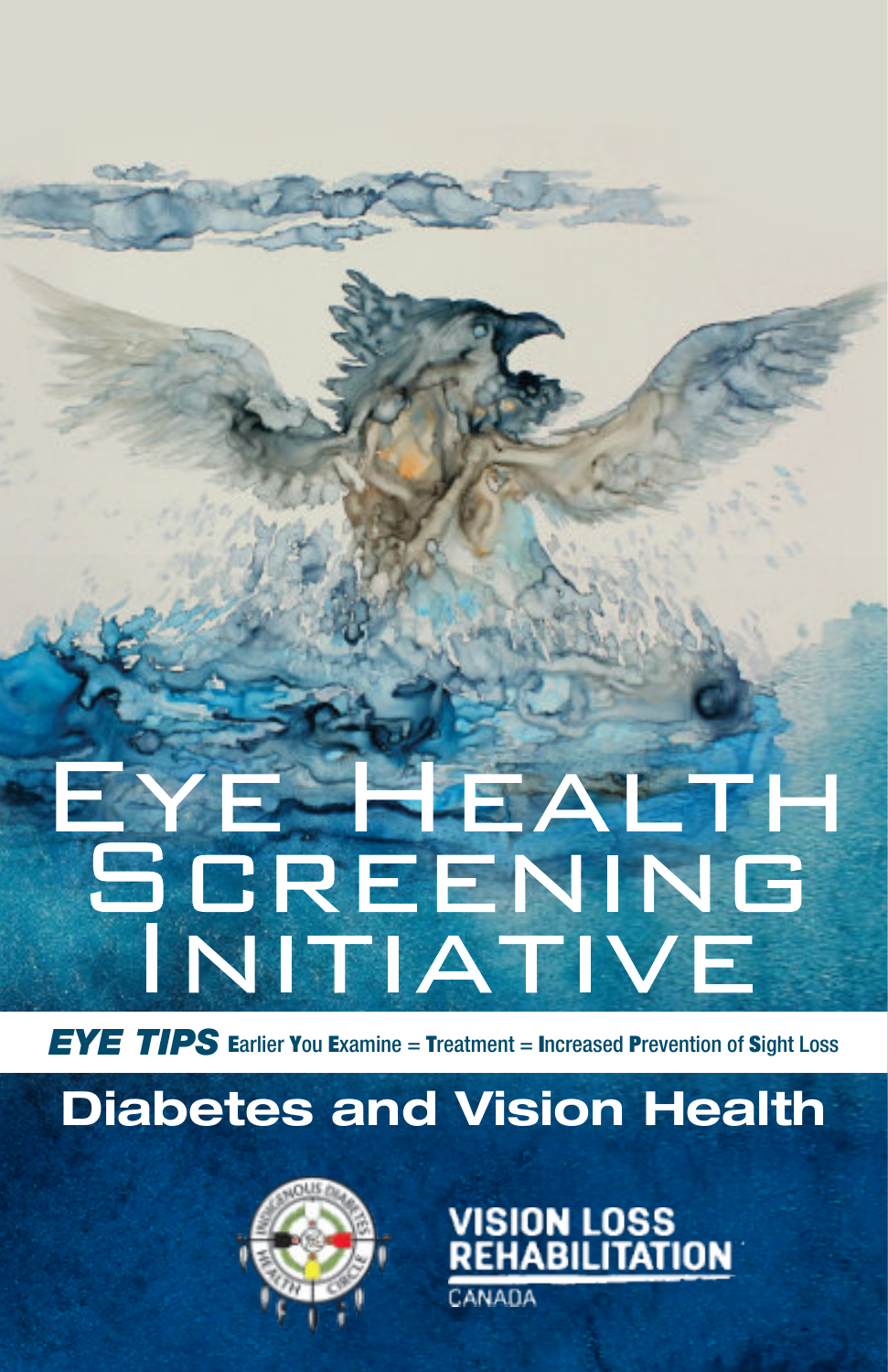

The Indigenous Diabetes Health Circle (IDHC) and Vision Loss Rehabilitation Canada (VLRC) have partnered with Indigenous community service providers to increase access to Diabetic Retinopathy Screening.

# **How does the 15-Minute EYE TIPS Screening Work?**

This innovative program uses a portable camera to take images of each eye. These images are uploaded and analyzed by software approved by Health Canada. Following the screen, an electronic report will indicate a positive or negative screening result. **This is a screening tool - not a diagnosis!**

Your community service provider will send all positive screens to Vision Loss Rehabilitation Canada. Positive screens will be referred to the program's Ophthalmology partners for review, confirmation and follow-up care. Vision Loss Rehabilitation Canada will provide referrals to additional services as needed.

#### **What is Diabetic Retinopathy?**

Diabetic retinopathy occurs when there are increased levels of sugar (glucose) in the blood, that can cause the blood vessels in the eye to swell and leak fluid into the retina. New blood vessels may also grow and causing further damage. If left untreated, diabetic retinopathy can cause blurry vision, floaters and blindness.

# **How common is Diabetic Retinopathy?**

Nearly all individuals living with Type 1 diabetes and 60% of individuals living with Type 2 diabetes will develop some form of Diabetic Retinopathy within the first 20 years after the onset of diabetes.

## **Can vision loss from Diabetic Retinopathy be prevented?**

Diabetic Retinopathy may not have any symptoms at first - but finding it early can help you take steps to protect your vision. Keeping yourself physically, mentally, emotionally, spiritually and nutritionally balanced is a way to honour your eye health. With early detection, treatment is often very successful and can prevent further eye health damage.

#### **Don't wait, get your screening today!**